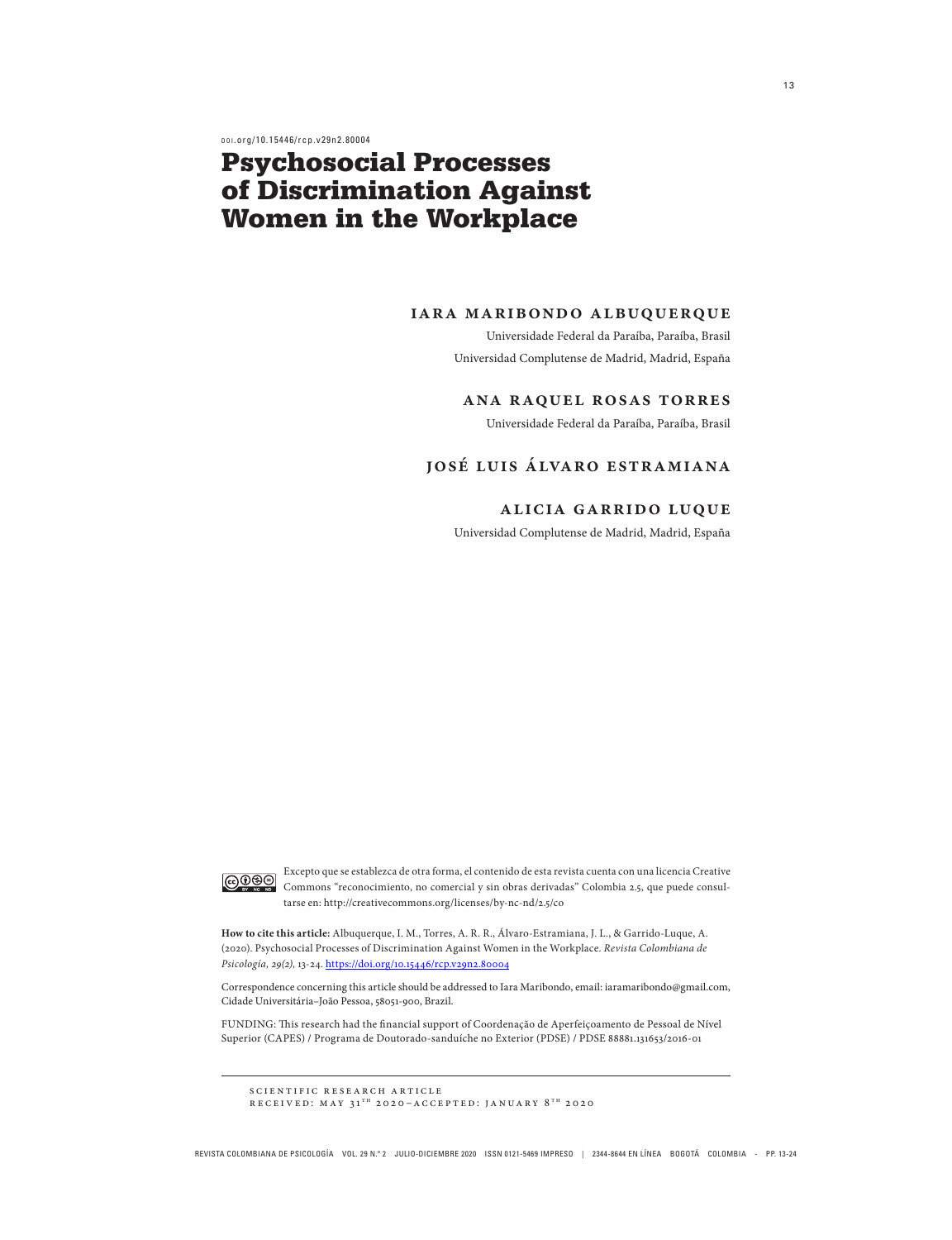#### Abstract

This work aimed to analyze the influence of stereotypes on discrimination against women. Specifically, it investigated the effects of the candidate gender (man vs. woman), the status regarding parental leave (exercising the right vs. waiving the right), and the stereotypes of competence, sociability, and morality regarding this discrimination. Consistent with previous studies, the candidate gender and the parental leave status interact and together influence discrimination against women (Study 1, *f*(1, 229)=22.45, *p*<.001). In turn, the triple interaction of candidate gender, parental leave status, and the three dimensions of stereotypes (Study 2, *F*(4, 587)=2.73, *p*=.030, *n*<sup>2</sup>=.018) revealed that the woman who took parental leave received more positive evaluations in the three stereotypical dimensions, in comparison with to the woman who waived her right to the leave, and, at the same time, she was poorly assessed in the competence dimension, compared to the man who exercises the same right (Study 2, *N*=312).

*Keywords:* gender discrimination, parental leave, sexism, social psychology, stereotypes.

#### *Procesos Psicosociales de Discriminación contra la Mujer en el Lugar de Trabajo*

#### Resumen

El objetivo de este trabajo fue analizar la influencia de los estereotipos en la discriminación contra la mujer. Específicamente, se investigó los efectos del género candidato (hombre frente a mujer); el estado con respecto al permiso parental (ejercicio del derecho frente a la renuncia al derecho) y los estereotipos de competencia, sociabilidad y moralidad sobre esta discriminación. De acuerdo con estudios anteriores, el género de los candidatos y el estado de licencia parental interactúan e influyen juntos en la discriminación contra las mujeres (Estudio 1, *f*(1, 229) =22.45, p<.001). A su vez, la triple interacción del género candidato, el estado de licencia parental y las tres dimensiones de los estereotipos (Estudio 2, *f*(4, 587)=2.73, p=.030,  $\eta^2$ =.018) revelaron que la mujer que tomó la licencia de paternidad se evaluó de manera más positiva en las tres dimensiones estereotipadas, en comparación con la mujer que renunció a su derecho a la licencia quien, al mismo tiempo, se evaluó de manera más pobre en la dimensión de competencia en comparación con el hombre que ejerce el mismo derecho (Estudio 2, *n*=312).

*Palabras clave:* discriminación de género, estereotipos, licencia parental, psicología social, sexismo.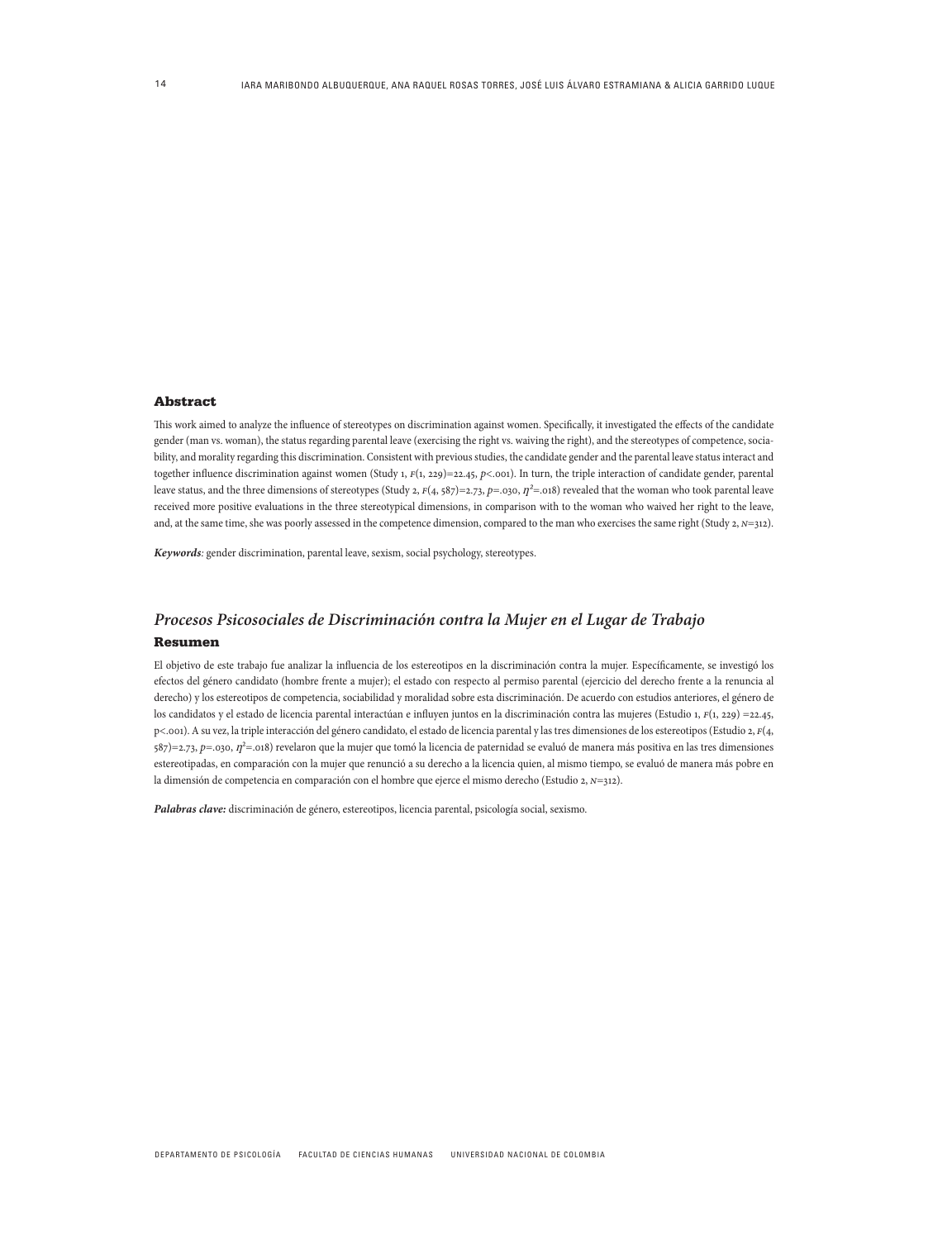Gender-stereotype studies have been using one of the most influential models in Social Psychology: The Stereotype Content Model (scm: Fiske, Cuddy, Glick, & Xu, 2002; Fiske, Xu, Cuddy, & Glick, 1999). This model defends the two-dimensionality of stereotypes by arguing that they vary systematically based on two universal dimensions: competence and sociability, through which it is possible, respectively, to know the capacity of others to achieve their goals and to anticipate the intentions of others with regard to ourselves (Cuddy et al., 2009).

Gender stereotypes accentuate the intercategory differences (men vs. women) by offering a simplified version of reality. Therefore, gender as an immediately detected social category, chronically salient, relatively fixed, and easily polarized (Ellemers, 2018) has served historically to legitimize inequality between men and women and to naturalize women's invisibility in the public sphere (Garrido-Luque, Álvaro-Estramiana, & Rosas-Torres, 2018). The studies on this theme have indicated, for example, that the way in which mothers are perceived increases inequalities between men and women in the labor market (González, Cortina & Rodríguez, 2019). In this condition, they are assessed as less competent and more emotional compared to women who do not have children. Consequently, working mothers are less likely to be interviewed, hired, trained, or promoted compared to parents or women without children (Correll, Bernard, & Paik, 2007; Cuddy, Fiske, & Glick, 2004; Sullivan, 2015). Following this line of argument, while working mothers receive more negative assessments in terms of competence, a trait associated with high status occupations, men who have children are assessed as more sociable and ensure that perceived competence is maintained (Cuddy et al., 2004; Glick, Wilk, & Perreault, 1995).

However, this two-dimensional model about the perception of people and groups has been questioned in the face of the argument that studies at the interpersonal level as well as at the group level (Brambilla, Rusconi, Sacchi, & Cherubini, 2011; Leach, Ellemers, & Barreto, 2007) have combined characteristics related to morality with others related to sociability, thus merging dimensions that are in reality distinct. As it were, even though morality and sociability are part of a broader dimension, termed "benevolence", they would be conceptually different (Leach et al., 2007). Morality includes traits such as honest, sincere, and trustworthy, while sociability includes traits such as pleasant, warm, and friendly. In this regard, the models formed by three dimensions (morality, sociability, and competence) have presented a better fit compared to the models formed solely of two dimensions in which morality and sociability appear joined (Brambilla et al., 2011; Leach et al., 2007; López-Rodríguez, Cuadrado, & Navas, 2013).

In addition, studies have shown that the morality dimension has been used as an "alternative" basis of positive evaluation for groups that are not successful (minority groups), which makes it difficult for them to receive positive assessments in terms of competence (e.g., Leach et al., 2007). However, although this theoretical model has been corroborated by recent research (Brambilla et al., 2011; Cuadrado, López-Rodríguez, & Navas, 2016; López-Rodríguez et al., 2013), it has been little explored by studies that assess perceptions about men and women.

Considering the theoretical arguments presented thus far and the current debate in the Spanish scenario on parental leave equalization between mothers and fathers, this article will use the Stereotype Content Model, including the morality dimension, to assess how perceptions about women who exercise their right to parental leave have repercussions on gender inequalities in the workplace. In particular, this investigation goes a step further in relation to previous work, in that it proposes to investigate stereotypical assessments about the exercise of a right guaranteed to fathers and mothers. Said another way, it is not about being a father or being a mother that this research concerns, but rather about taking parental leave. Furthermore, for stereotype assessment this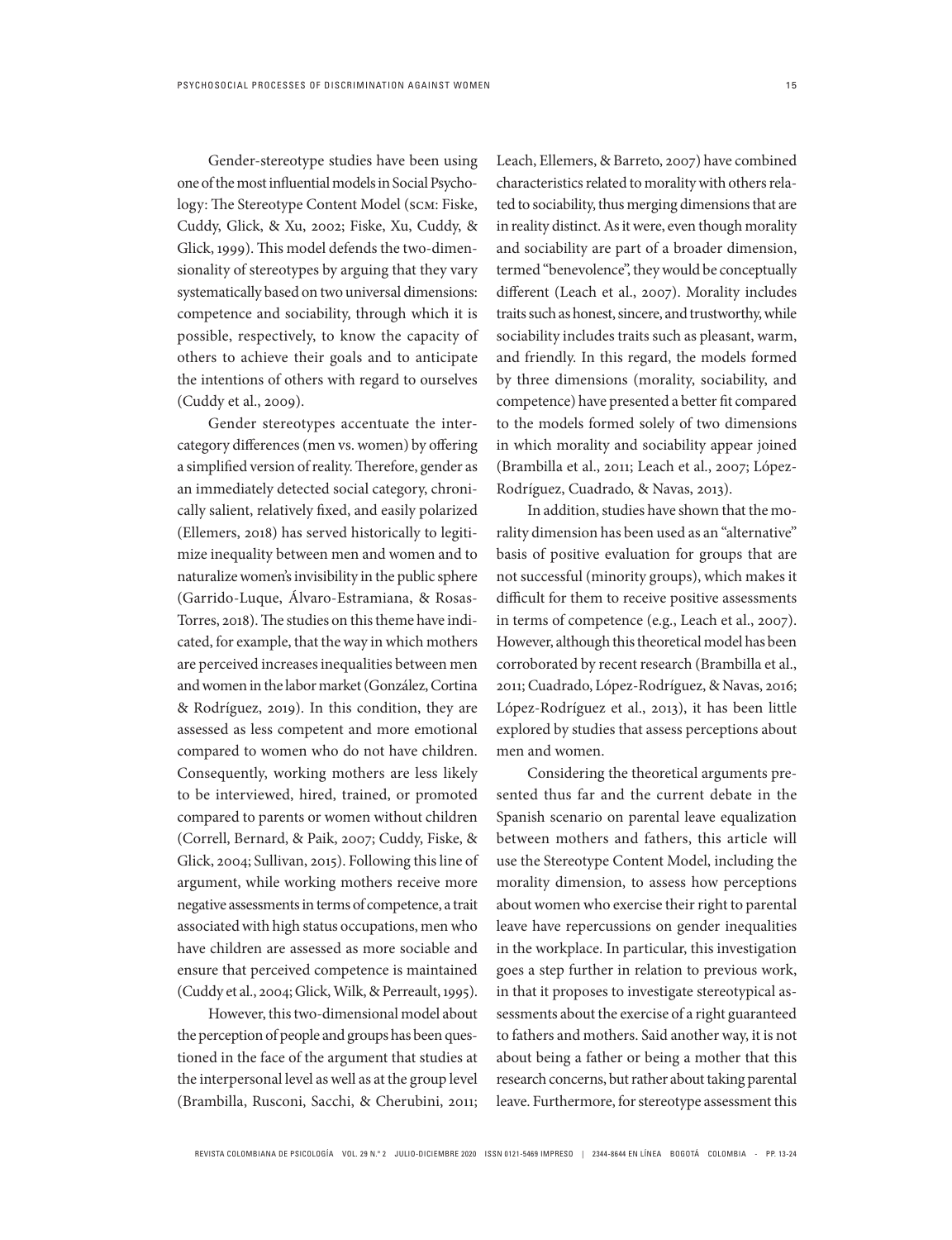study adopts the Stereotype Content Model that considers morality as a dimension differentiated from sociability and that has been little used in the investigation of the phenomenon of discrimination against women.

#### **Overview of the Research**

The objective of this work was to analyze the influence of stereotypes on discrimination against women. Specifically, it examined the effects of the candidate's gender (man vs. woman), the status regarding parental leave (exercising the right vs. waiving the right), and the stereotypes of competence, sociability, and morality on this discrimination.

In order to meet this objective, two hypotheses were established that guided the conduct of two studies. In Study 1, hypothesis 1 (*h*1) was tested: the gender of the candidate (man vs. woman) and the status regarding parental leave (exercising the right vs. waiving the right) influence the assignment of positions of higher status and responsibility in a hierarchical organizational structure. In Study 2, the second hypothesis (*h*2) was tested: the woman who exercises the right to parental leave will be stereotyped as more sociable and moral, and as less competent, compared to the woman who waives the right to the leave, and to the man who exercises the same right.

## Study 1

In the first study, hypothesis 1 (*h*1) was tested experimentally: the candidate's gender (man vs. woman) and parental leave status (exercising the right vs. waiving the right) influence the assignment of positions of higher status and responsibility in a hierarchical organizational structure. This hypothesis was raised in line with previous studies showing that employers create distinct expectations for female and male employees (Eagly, Wood, & Diekman, 2000) and that women continue to encounter barriers that prevent them from occupying upper management positions (Heilman & Okimoto, 2008), facing a higher level of job insecurity and receiving lower pay. On top of this, when they become mothers they are judged by different standards in the workplace, compared to fathers (Garrido et al., 2018).

In this regard, considering that minority status leads to more stereotyped characterizations and less chance of being selected or promoted (Heilman, 2012), it is expected that the woman exercising the right to parental leave will be discriminated against threefold: for being a woman, a mother, and for exercising the right to parental leave, being absent from the workplace.

#### Method

#### **Participants and Design**

Study participants included 315 members of the general population of Spanish nationality, ages 18 to 57 years (*m*=33.18, *sd*=14.34). Sampling was non-probabilistic, snowball type. Most participants (55.90%) were female. The study utilized repeated measure design.

## **Procedures**

SurveyMonkey software was used to administer online questionnaires.

#### **Instruments**

*Discrimination (Michinov, Dambrun, Guimond, and Méot, 2005).* Using Macintosh software applications (HyperCard 2.3), developed a method to measure discrimination through participant decision making on how to best organize an office staff composed of various employees. They were then presented a hierarchical structure composed of four levels. This assignment task offered two measures of discrimination: the position in the hierarchy and the order in which they were assigned.

More specifically, participants were asked to assume that they were part of an office staff composed of 6 employees plus themselves. The images of these employees (drawings of white and dark-skinned people) were presented on the screen and were identified by a first name. There were 3 women (2 Europeans with fair skin and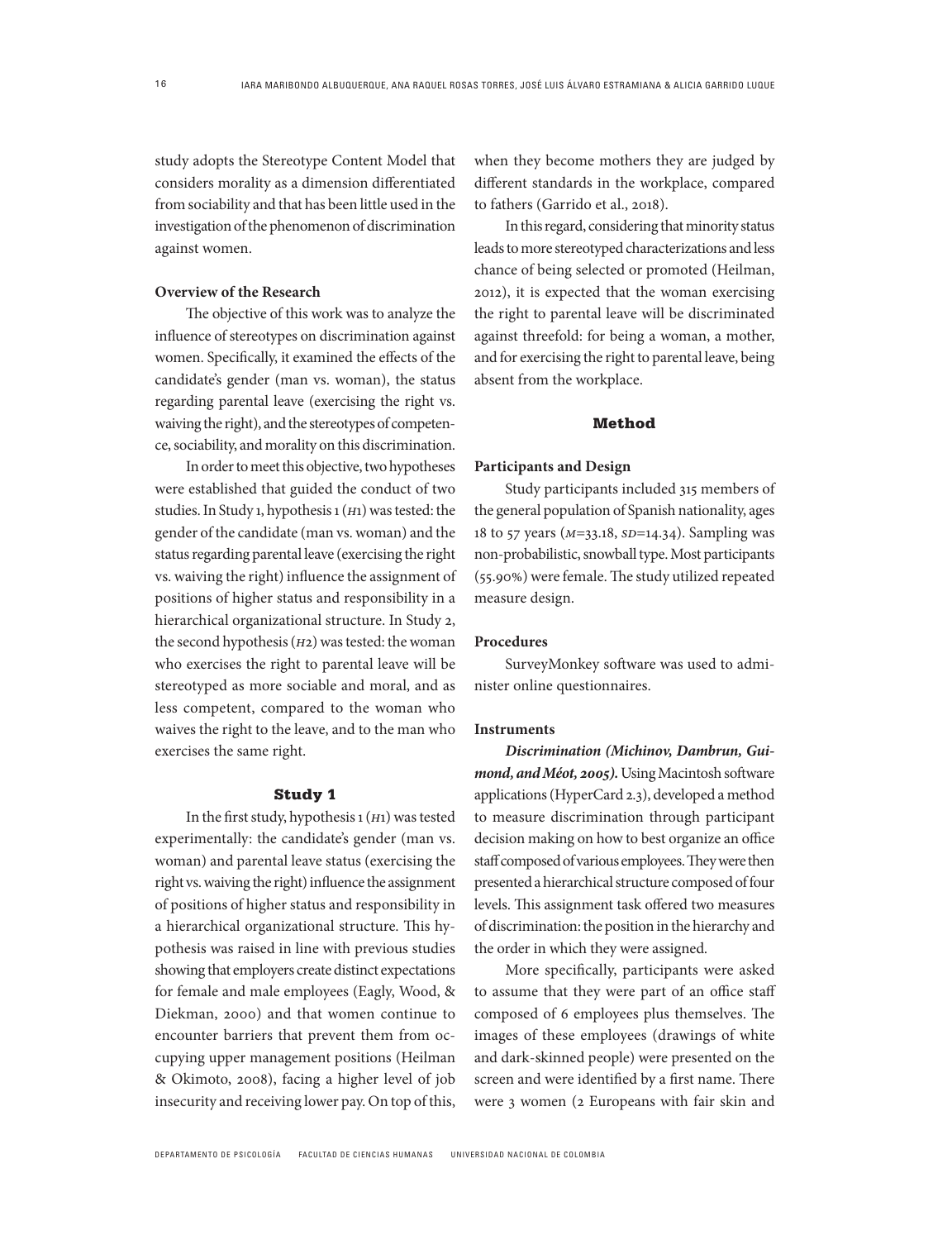1 of them African with dark skin) and 3 men (2 Europeans with fair skin and 1 of them African with dark skin). The first names served to reinforce the ethnicity of each of these co-workers.

For the present study, some modifications were made. The assignments of the job positions chosen by the participants on the computer were recorded by the SurveyMonkey software. Six employees made up the office staff, being 3 women (2 without labels and 1 with the label "exercises right to parental leave") and 3 men (2 without labels and 1 with the label "exercises right to parental leave"). Regarding the measures of discrimination, only the position in which each employee was placed was being evaluated. Higher scores reflected lower positions in the company's hierarchical structure.

#### **Data Analysis**

A repeated measures analysis was carried out using a mixed model to demonstrate the effect of the candidate's gender and the status regarding parental leave (exercise right vs. waive right) on discrimination.

#### Results

Repeated measures analysis using a mixed model revealed a significant interaction effect between candidate gender and parental leave status *f*(1, 229)=22.45, *p*<.001. The main effect of candidate gender  $F(1, 6)=3.98$ ,  $p=.08$  was not significant. In turn, the main effect of parental leave status  $F(1, 1)$  $214$ )=21.39, *p*<.001 was significant. The analysis of the interaction effects revealed that discrimination (operationalized in terms of the assignment to positions in a hierarchical organizational structure) varies according to the candidate's gender and parental leave status (exercising the right vs. waiving the right).

Analyzing the interaction effect between candidate gender and parental leave status, a closer look at the data indicates that there are no statistically significant differences in the hierarchical structure between the man who exercises his right to leave  $(M=4.47, SD=.11)$  and the man who does not exercise this right ( $M=4.47$ ,  $SD=.08$ ). In contrast, the woman who exercises her right to the leave is assigned positions further from the top of the hierarchy ( $M=4.74$ ,  $SD=.11$ ), compared to the woman who does not exercise this right (*m*=3.79, *sd*=.08). Together these results suggest that in the interaction between these two variables (candidate gender and parental leave status), gender, rather than the leave status itself, structures the discrimination. The means are summarized in Figure 1.



**Figure 1.** Positions in the hierarchical structure of the company by candidate gender and parental leave status (exercises the right vs. waives the right).

## Discussion

The results found here confirm hypothesis 1 (*h*1), demonstrating the fact that the man exercising his parental leave right is not impeded from being assigned high status positions in the hierarchical organizational structure. In contrast, we observed the assignment of positions further from the top of the hierarchy for the woman when she exercises her right to the leave.

Thus, although a study of more than 40,000 employees in 36 countries has shown that men and women report similar problems in combining work and family roles (Lyness & Judiesch, 2014), the results found here are consistent with previous investigations demonstrating that men, compared to women, are not susceptible to the same negative perceptions when they become parents (Gungor & Biernat, 2009). In addition, promotion becomes increasingly difficult for women compared to men as they move up the organizational hierarchy, suggesting that women face obstacles to attaining positions of success (Heilman, 2012).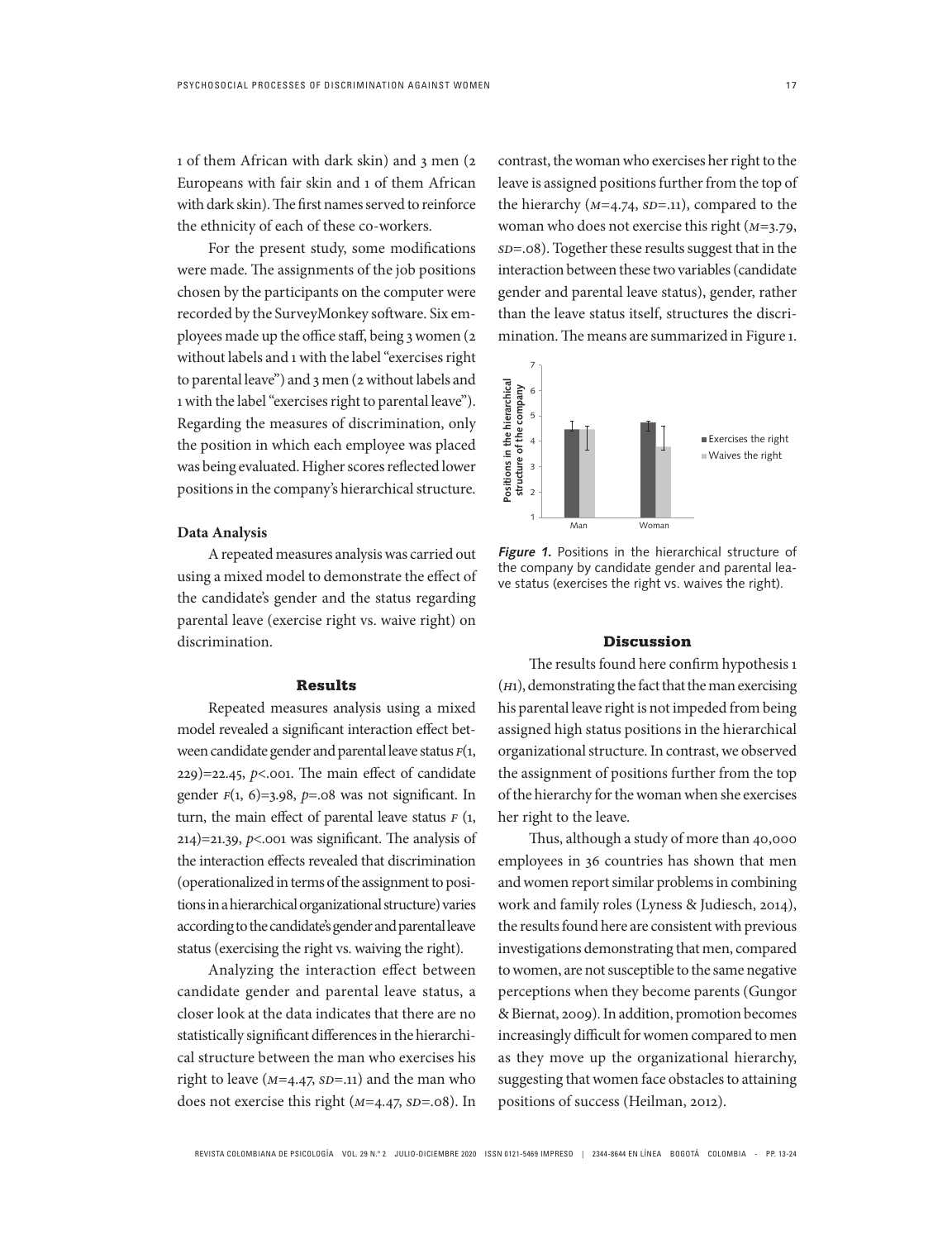In other words, we observe that in exercising this right as it is, parental leave has negative effects for the woman, which means that she sees her professional career interrupted. In the case of the man, exercising the right to parental leave does not have negative consequences in the workplace. Once this result was verified, the second study of this investigation aimed to answer the following question: To what extent do stereotypes contribute toward explaining the situation of discrimination against women in the workplace?

#### Study 2

The objective of this study was to test the hypothesis (*h*2) that women who exercises the right to parental leave will be stereotyped as more sociable and moral, and as less competent, compared to women who waives her right to the leave, and to men who exercises the same right.

This hypothesis is based on earlier works that indicate stereotypes as providers of viable explanations for gender inequalities, justifying social positions as deserved and appropriate, and reducing the possibility of social change (Cundiff & Vescio, 2016; Ellemers, 2018).

In addition, it corroborates previous investigations studying the strength of gender stereotypes in supporting the idea that men and women are different in relation to the characteristics associated with commitment and productivity in the workplace; they describe men as rational and independent, and women as affective, helpful, and devoid of the attributes necessary for success (Burgess, 2013; Heilman, 2012; Heilman & Okimoto, 2008); and demonstrate the challenges women face in advancing their professional careers (Albiston, 2007; Kricheli-Katz, 2012), especially when they become mothers (Correll et al., 2007).

## Method

## **Participants and Design**

Study participants included 312 members of the general population of Spanish nationality, ages 18 to 59 years (*m*=33.01, *sd*=14.67). Sampling was non-probabilistic, snowball type. Most participants (57.4%) were female. The study utilized repeated measure design and the designation of participants for each of the conditions occurred in a random manner.

#### **Procedures**

The procedure used was the same as in Study 1.

## **Instruments**

*Experimental Manipulation*. The instrument used presented an account of a situation that occurred in a company's promotion process involving two candidates. The report varied over three levels according to the gender of the candidates who were competing (man vs. man / woman vs. woman / man vs. woman) and over two levels according to the candidate's situation (exercised the right to parental leave vs. waived the right to parental leave), which resulted in six experimental conditions. In the situation involving two men, in one condition the candidate exercising the right to the leave was promoted, and in the other the candidate who had waived his right to the leave received the promotion. The same manipulation was used in the condition involving two women. When the case involved a man and a woman, both of them exercised the right to the leave and the manipulation was done only on the gender of the candidate. In other words, in one condition the man was promoted and in the other the woman was the one who received the promotion.

*Stereotypes.* The scale used was that of Cuadrado, López-Rodríguez and Navas (2016), elaborated from the works of Fiske et al. (2002), Leach et al. (2007), and Brambilla et al. (2011). The scale contains eighteen items with a 5-point likert type response format, ranging from 1 (*not at all*) to 5 (*very much*). Participants answered: *"Think of the person who was promoted by the company and tell us to what extent you believe that each of the following characteristics describes that person."* Examples of the items include Morality (*honest,*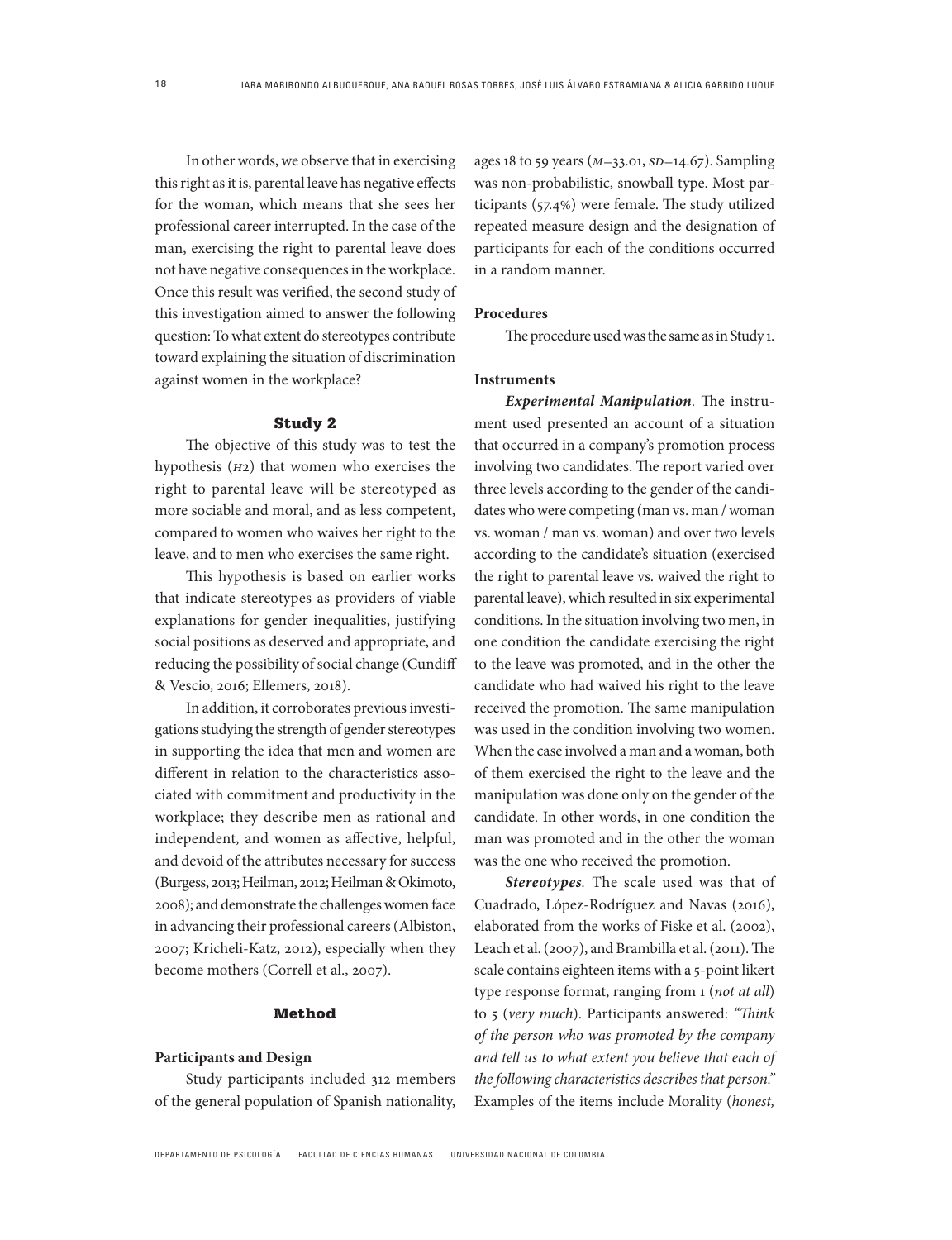19

*sincere, fair*); Sociability (*friendly, helpful, pleasant*); Competence (*reliable, intelligent, competent*). Through a principle components analysis, using varimax rotation, the items were grouped into three factors (sample adequacy index, *kmo*=.94,  $X^2(153)=3799.03, p<.001$ , which together explain 67.03% of the total variance. The reliability index for each of the factors: Morality (Cronbach's *α*=.87); Sociability (Cronbach's *α*=.87); and Competence (Cronbach's *α*=.90).

#### **Data Analysis**

The repeated measures anova revealed a significant triple-interaction effect between candidate gender, candidate situation, and the three dimensions of stereotypes  $F(4, 587) = 2.73$ ,  $p = .03$ ,  $n^2 = .01$ . The corresponding post hoc analysis revealed that, in relation to the competency dimension (*p*=.058), the man who exercised the right to parental leave is perceived as more competent than the man who waived it. And the woman who exercises the right to parental leave, compared to the woman who waives it, is considered more competent, while compared to the man who exercises the same right, she is considered less competent (Table 1).

In relation to sociability  $(p<.001)$ , the man who exercises the right to parental leave is perceived as more sociable than the man who waives it. The woman who exercises the same right is assessed as more sociable, both compared to the woman who waives the right to the leave and compared to the man who exercises the same right (Table 2).

Finally, the analysis done on the morality stereotype dimension ( $p$ <.001) revealed the same pattern found in the assessment on sociability. In other words, the man who exercises the right to the leave was perceived as more moral in relation to the man who waived it, and the woman who exercises the right to the leave was stereotyped as more moral than the woman who waives the right that is guaranteed to her, and the man who exercises the same right (Table 3).

## Discussion

The results obtained partially confirm the hypothesis (*h*2), since in the competence dimension the woman who decides to benefit from the right to maternity is perceived as more competent. Specifically, in the dimensions of sociability and morality the data obtained corroborate the hypothesis. However, regarding competence, the woman who exercises the right to parental leave is assessed as less competent than the man who exercises the same right, but is better evaluated in relation to the woman who waives her right to leave.

Together, the results presented here are consistent with the argument that stereotypes support the status quo, legitimizing the hierarchical system

#### **Table 1**

*Descriptive Statistics for the Competence Stereotype Dimension in the Different Groups*

| Candidate gender and<br>Stereotype<br>Candidate promoted<br>$\mathsf{N}$<br>parental leave condition<br><b>Dimension</b> | M    | SD  |
|--------------------------------------------------------------------------------------------------------------------------|------|-----|
| Man exercising the right<br>Competence<br>64<br>promoted<br>Man who exercises the right vs.                              | 4.10 | .77 |
| man who waives the right<br>Man waiving the right<br>58<br>promoted                                                      | 3.55 | .87 |
| Woman exercising the right<br>59<br>promoted<br>Woman who exercises the right                                            | 4.02 | .69 |
| vs. woman who waives the right<br>Woman waiving the right<br>34<br>promoted                                              | 3.65 | .98 |
| Man exercising the right<br>49<br>promoted<br>Man who exercises the right vs.                                            | 4.02 | .80 |
| woman who exercises the right<br>Woman exercising the right<br>48<br>promoted                                            | 4.00 | .79 |
| Total<br>312                                                                                                             | 3.91 | .83 |

*Note:* Scores range from 1 (*not at all*) to 5 (*very much*).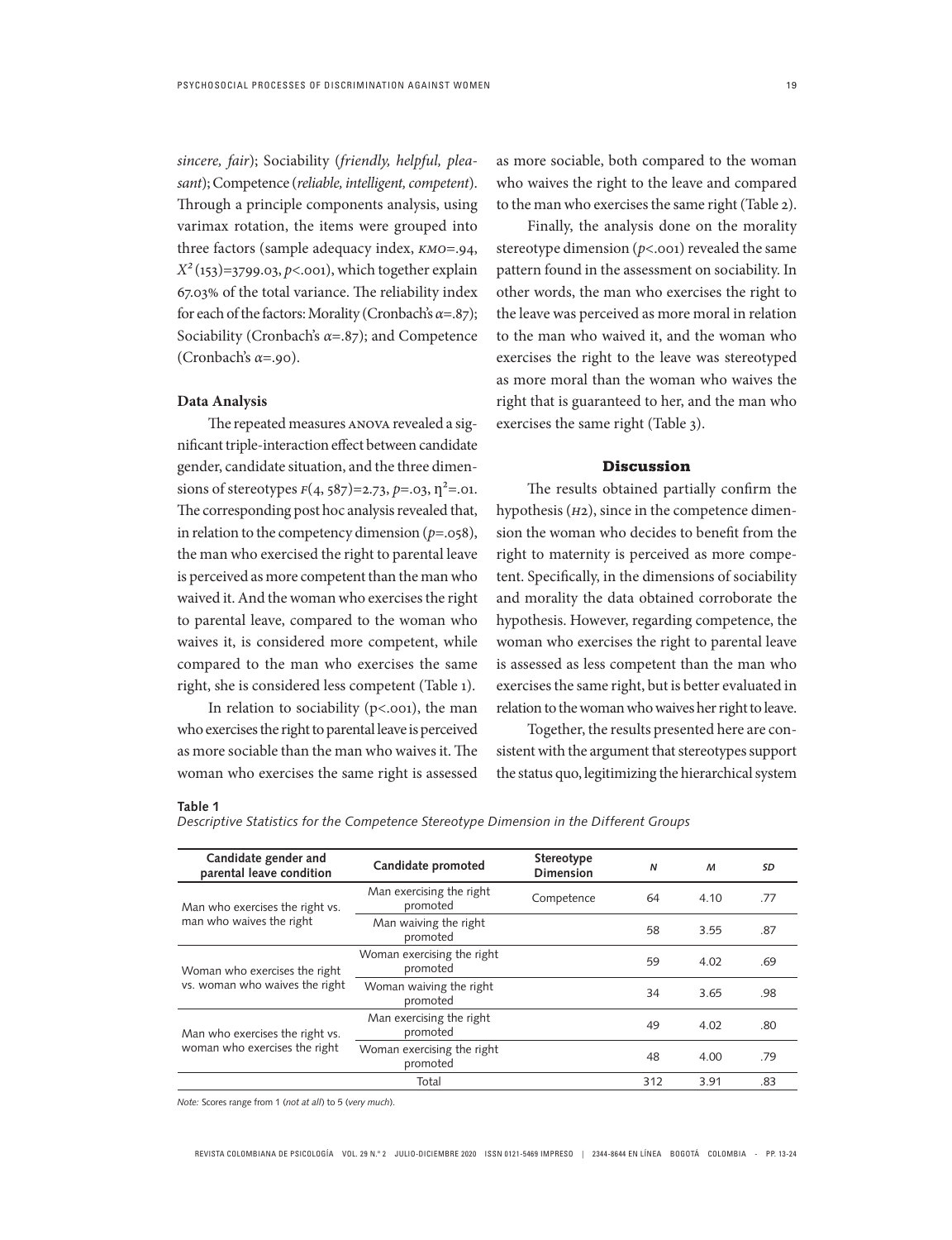#### **Table 2**

| Descriptive Statistics for the Sociability Stereotype Dimension in the Different Groups |
|-----------------------------------------------------------------------------------------|
|-----------------------------------------------------------------------------------------|

| Candidate gender and<br>parental leave condition                    | Candidate promoted                     | Stereotype<br><b>Dimension</b> | $\mathsf{N}$ | $\boldsymbol{M}$ | SD  |
|---------------------------------------------------------------------|----------------------------------------|--------------------------------|--------------|------------------|-----|
| Man who exercises the<br>right vs. man who waives<br>the right      | Man exercising the right<br>promoted   | Sociability                    | 64           | 3.71             | .80 |
|                                                                     | Man waiving the right promoted         |                                | 58           | 3.04             | .63 |
| Woman who exercises<br>the right vs. woman who<br>waives the right  | Woman exercising the right<br>promoted |                                | 59           | 3.47             | .61 |
|                                                                     | Woman waiving the right<br>promoted    |                                | 34           | 3.16             | .46 |
| Man who exercises the right<br>vs. woman who exercises<br>the right | Man exercising the right<br>promoted   |                                | 49           | 3.51             | .82 |
|                                                                     | Woman exercising the right<br>promoted |                                | 48           | 3.61             | .73 |
|                                                                     | Total                                  |                                | 312          | 3.44             | .73 |

*Note:* Scores range from 1 (*not at all*) to 5 (*very much*).

#### **Table 3**

*Descriptive Statistics for the Morality Stereotype Dimension in the Different Groups*

| Candidate gender and<br>parental leave condition                    | Candidate promoted                     | <b>Stereotype Dimension</b> | $\boldsymbol{\mathsf{N}}$ | M    | SD   |
|---------------------------------------------------------------------|----------------------------------------|-----------------------------|---------------------------|------|------|
| Man who exercises the right<br>vs. man who waives the right         | Man exercising the right<br>promoted   | Morality                    | 64                        | 3.94 | .87  |
|                                                                     | Man waiving the right<br>promoted      |                             | 58                        | 3.06 | .96  |
| Woman who exercises the<br>right vs. woman who waives<br>the right  | Woman exercising the<br>right promoted |                             | 59                        | 3.78 | .83  |
|                                                                     | Woman waiving the right<br>promoted    |                             | 34                        | 3.27 | 1.01 |
| Man who exercises the right<br>vs. woman who exercises<br>the right | Man exercising the right<br>promoted   |                             | 49                        | 3.69 | 1.01 |
|                                                                     | Woman exercising the<br>right promoted |                             | 48                        | 3.93 | .77  |
|                                                                     | Total                                  |                             | 312                       | 3.63 | .96  |

*Note:* Scores range from 1 (*not at all*) to 5 (*very much*).

and contributing to the persistence of disparities between men and women (Cuddy et al., 2004; Glick & Fiske, 2001), since women continue to be assessed as less competent in relation to men who exercise the same right, guaranteeing their inferior status in the workplace.

However, exercising the right to parental leave generated a more positive assessment for a woman compared to the one who had given up the leave that was rightfully hers. This result is consistent with the assumption that the mother who waives the right to parental leave may have been assessed more negatively for violating the gender stereotype that links the mother to the physical and emotional care of her children and their success due to parental involvement (Etaugh & Folger, 1998; Morales & Aguirre, 2018).

In this regard, previous studies have found that employed mothers who do not conform to "appropriate" gender expectations are diminished as caregivers, and their performance and competence at work are questionable (Albiston, 2007; Benard & Correll, 2010; Sterling & Reichman, 2016). Moreover, in the workplace, a break from traditional gender roles is connected with penalties such as lower pay, less willingness to hire and promote and fewer recommendations for organizational rewards (Heilman & Chen, 2005).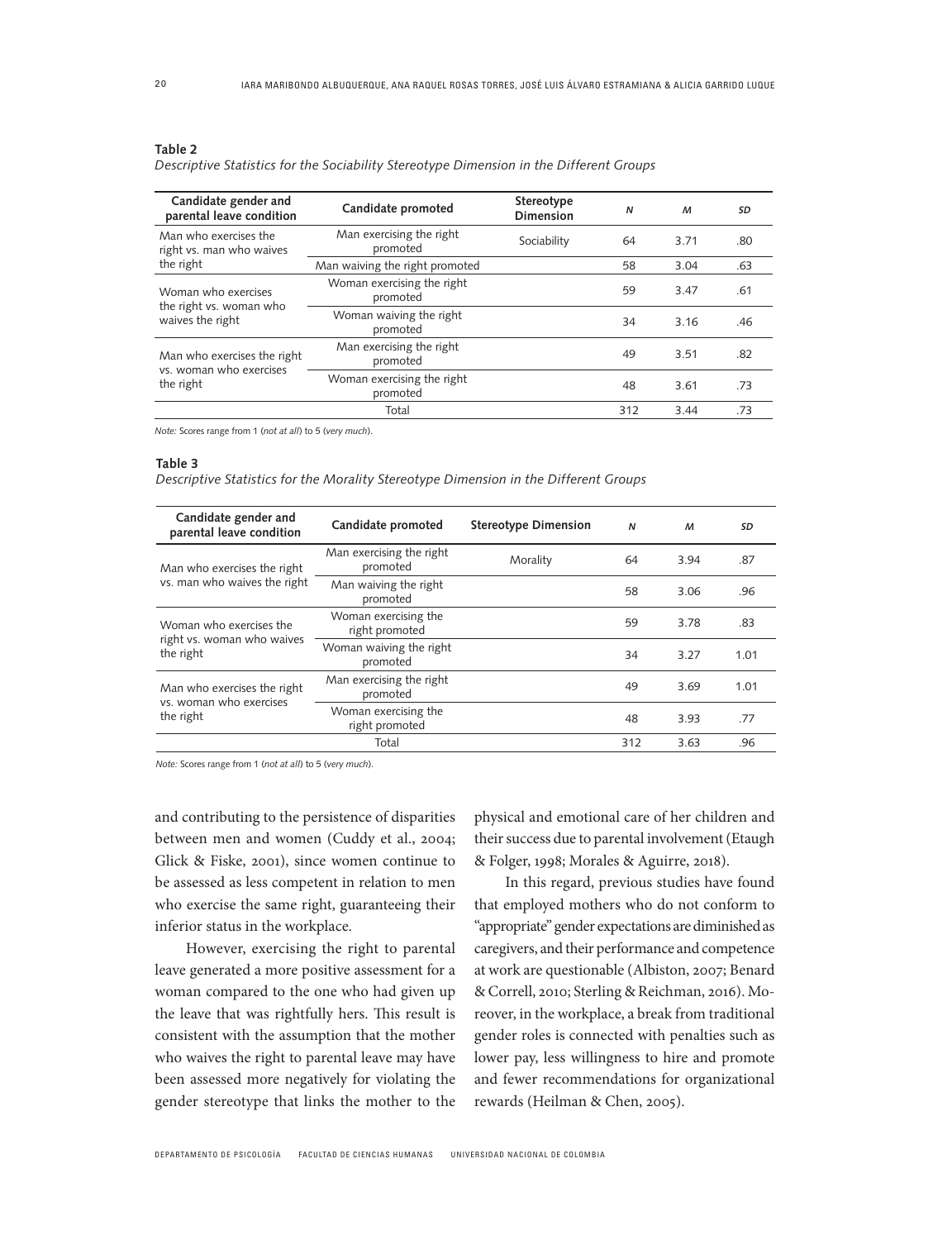On the other hand, the results found concerning the stereotyping of women who exercise the right to parental leave (compared to those who waive the right) as more competent, moral, and sociable diverges from what has been shown in previous studies. In the studies by Cuddy, Fiske and Glick (2004), for example, working mothers were perceived as competent, but less sociable when compared to mothers who did not work. Following that same line, the results found here are also aligned with previous investigations that pointed out that the increase in gender salience (e.g., maternity) guarantees more negative assessments when compared to men or women who do not share these personal attributes (Burgess, 2013; Heilman & Okimoto, 2008). However, the findings regarding the assessment of the woman who exercises the right to parental leave as more moral suggest, as has been pointed out in previous studies, that the morality dimension has acted as an alternative basis of positive evaluation for those social categories that are perceived as less competent (Leach et al., 2007).

Regarding the assessments of the men (who exercise the right to parental leave vs. those who waive the right to parental leave), the stereotypical attributions revealed that the man who exercises the right to the leave is more positively assessed in the three dimensions, and these results confirm what others studies have already shown: the men who exercise the right to parental leave continue to be seen as competent and producing direct gains for their partners (Bygren, Erlandsson & Gähler, 2017; Johansson, 2010). Which determines that, in addition to being competent, they are considered more sociable and moral. Thus, men with children are significantly less likely to be discriminated against in the workplace, compared to the mothers (Plickert & Sterling, 2017).

## General Discussion and Conclusion

Broadening our understanding of the phenomenon of discrimination against women in the workplace, this research provides evidence that the candidate's gender (female vs. male) and parental leave status (exercising the right vs. waiving the right) interact and together influence discrimination against women in the working world (e.g., Benard & Correll, 2010; Sterling & Reichman, 2016). In turn, the stereotyping assessments with respect to the dimensions of competence, sociability, and morality contribute towards justifying the continuation of this phenomenon.

It is relevant in this work the confirmation of the use of the morality dimension as an "alternative" basis of positive evaluation for women, since it is difficult for them to receive positive assessments in terms of competence when compared to men (Leach et al., 2007).

As a whole, the variables investigated here (candidate gender, parental leave status, and stereotypes) contribute to the maintenance of the glass ceiling (Connor, Glick, & Fiske, 2016). In the same direction as the findings of Glick, Wilk, and Perreault (1995), the competence stereotype dimension seems to continue to be the one that most significantly predicts the occupation of highstatus jobs. In the comparison between men and women who exercise the right to parental leave, although the woman may have been assessed as more moral and sociable, she was considered less competent compared to the man, which contributes to legitimizing the differences between men and women in the workplace hierarchy.

In addition, although the results corroborate the notion that children produce a direct or indirect increase in gender differences in the labor market (Flaquer & Escobedo, 2014; Livermore, Rodgers, & Siminski, 2011), this article indicates that this factor is not sufficient to explain discrimination against women in this context. Thus, the present work reinforces the argument that gender equality in the workplace will not be achieved without substantial changes in the traditional gender roles, although granted there may have been significant changes in gender stereotypes, especially in the feminine, a number of the traditional stereotypes remain in force, influencing, in a differentiated way, intergroup relations and discrimination against women (Ellemers, 2018).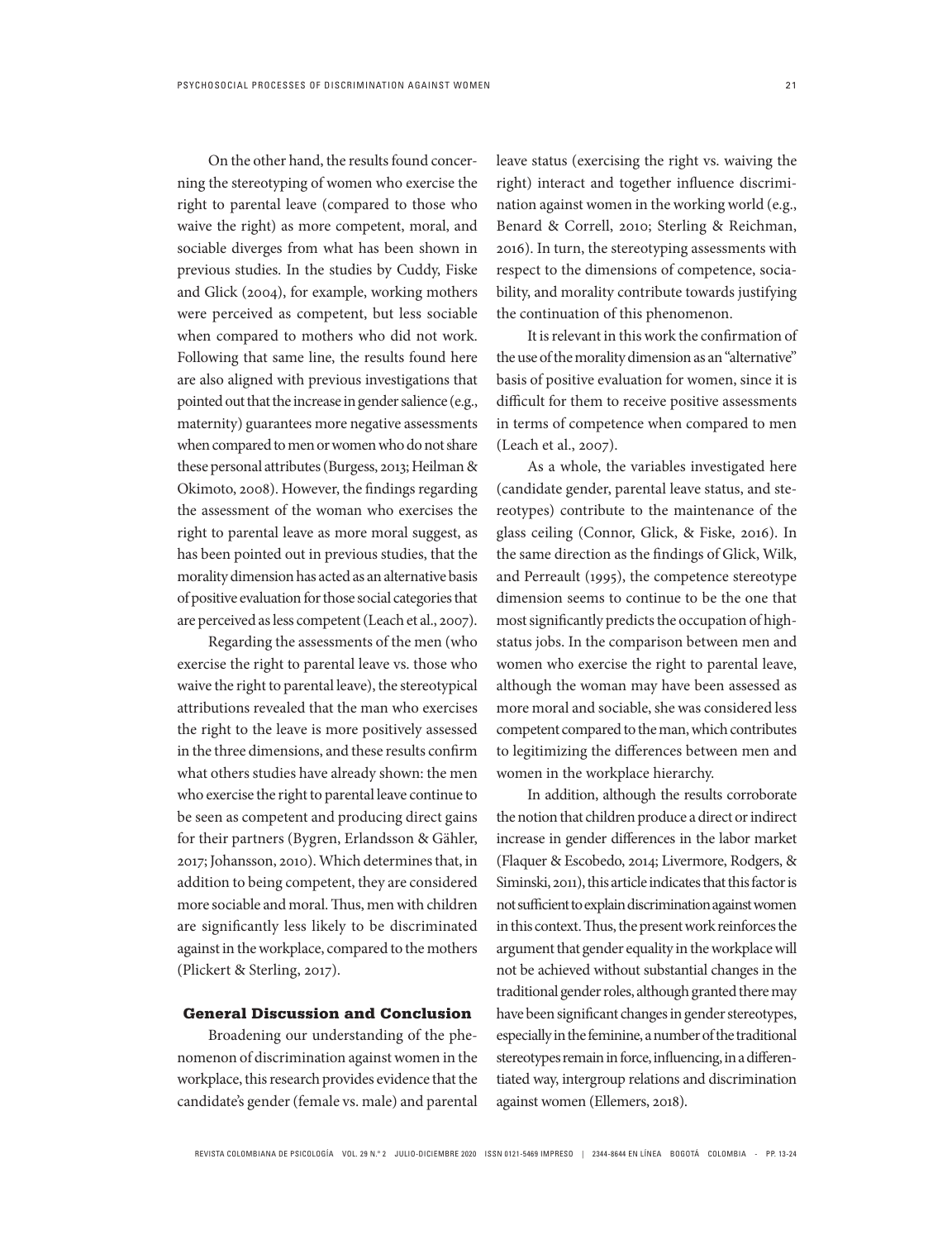In this regard, actions and policies for gender equality could envisage proposals aimed at promoting effective changes in the construction of gender roles; just as future studies could investigate issues that would support the development of such practices. Other viable solutions to eradicate the phenomenon of discrimination against women in the workplace pertain to the use of "gender-fair" language in the descriptions and announcements of traditionally male jobs (Horvath & Sczesny, 2011); employing women in traditionally male roles in organizations (Heilman, 2012); and support for employees in reconciling stereotyped role expectations between men and women in relation to work and family needs (Ellemers, 2018).

Finally, given the gaps left by these studies, future investigations could consider looking into what other psychosocial processes, such as Sexism (Glick & Fiske, 1996) and Social Dominance Orientation (Pratto, Sidanius, Stallworth, & Malle, 1994), underlie the maintenance of the phenomenon of discrimination against women in the workplace.

#### References

- Albiston, C. (2007). Institutional Perspectives on Law, Work, and Family. *Annual Review of Law and Social Science,3*, 397–426. https://doi.org/10.1146/annurev. lawsocsci.3.081806.112803
- Benard, S., & Correll, S. J. (2010). Normative Discrimination and the Motherhood Penalty. *Gender & Society, 24*, 616–46. https://doi.org/10.1177/0891243210383142
- Brambilla, M., Rusconi, P., Sacchi, S., & Cherubini, P. (2011). Looking for honesty: The primary role of morality (vs. sociability and competence) in information gathering. *European Journal of Social Psychology, 41*, 135-143. https://doi.org/10.1002/ejsp.744
- Burgess, N. (2013). The Motherhood Penalty: How Gender and Parental Status Influence Judgements of Job-Related Competence and Organizational Commitment. *Seminar Research Paper Series,*  Paper 32. https://digitalcommons.uri.edu/ lrc\_paper\_series/32/?utm\_source=digitalcommons.

uri.edu%2Flrc\_paper\_series%2F32&utm\_ medium=PDF&utm\_campaign=PDFCoverPages

- Bygren, M., Erlandsson, A., & Gähler, M. (2017). Do employers prefer fathers? Evidence from a field experiment testing the gender by parenthood interaction effect on callbacks to job applications. *European Sociological Review*, *33*, 337–348. https:// doi.org/10.1093/esr/jcx051
- Castillo-Mayén, R., & Montes-Berges, B. (2014). Analysis of Current Gender Stereotypes. *Anales de Psicología*, *30*, 1044-1060.

https://doi.org/10.6018/analesps.30.2.138981

- Connor, R. A., Glick, P., & Fiske, S. T. (2016). Ambivalent Sexism in the Twenty-First Century. In C. Sibley & F. K. Barlow (Eds.). *The Cambridge Handbook of the Psychology of Prejudice*, 295 – 320. Cambridge: Cambridge University Press.
- Correll, S. J., Benard, S., & Paik, I. (2007). Getting a job: Is there a motherhood penalty? *American Journal of Sociology*, *112*, 1297-1338. https://doi.org/10.1086/511799
- Cuadrado, I., López-Rodríguez, L., & Navas, M. (2016). La perspectiva de la minoría: estereotipos y emociones entre grupos inmigrantes. *Anales de Psicología*, *32*, 535-544. http://doi.org/10.6018/analesps.32.2.205341
- Cuddy, A. J. C., Fiske, S. T., & Glick, P. (2004). When professionals become mothers, warmth doesn't cut the ice*. Journal of Social Issues, 60*, 701-718. https:// doi.org/10.1111/j.0022-4537.2004.00381.x
- Cuddy, A. J. C., Fiske, S. T., Kwan, V. S. Y., Glick, P., Demoulin, S., Leyens, J.P., …., & Ziegler, R. (2009). Stereotype content model across cultures: Towards universal similarities and some differences. *British Journal of Social Psychology, 48,* 1-33*.* https://doi. org/10.1348/014466608X314935
- Cundiff, J. L., & Vescio, T. K. (2016). Gender Stereotypes Influence How People Explain Gender Disparities in the Workplace. *Sex Roles*, *75*, 126 – 138. https://doi. org/10.1007/s11199-016-0593-2
- Eagly, A. H., Wood, W., & Diekman, A. B. (2000). Social role theory of sex differences and similarities: A current appraisal. In T. Eckes & H. M. Trautner (Eds.), *The developmental social psychology of gender,*123-174. Mahwah, NJ: Erlbaum.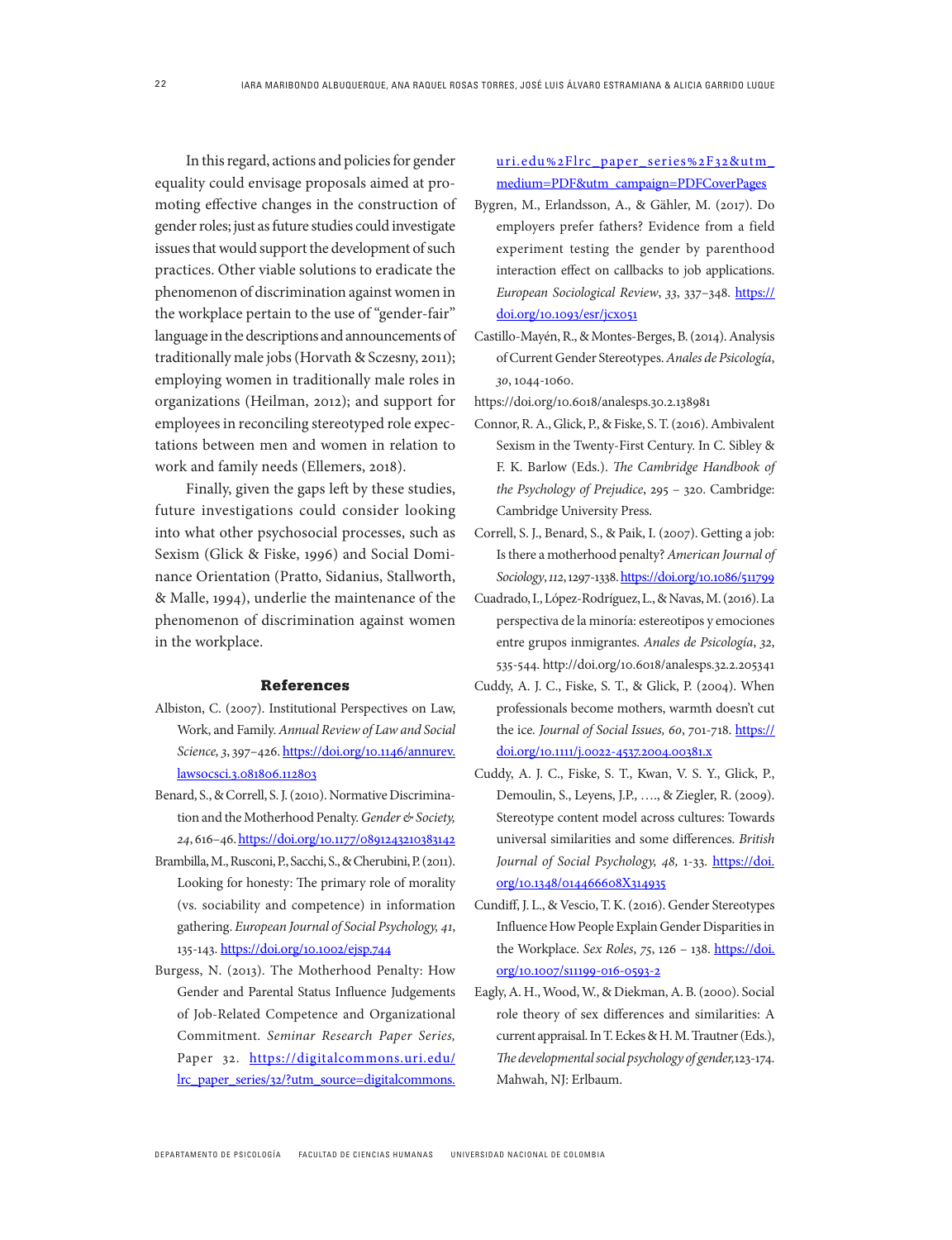- Ellemers, N. (2018). Gender Stereotypes. *Annual Review of Psychol*ogy, *69*, 275 – 298. https://doi.org/10.1146/ annurev-psych-122216-011719
- Etaugh, C., & Folger, D. (1998). Perceptions of parents whose work and parenting behaviors deviate from role expectations. *Sex Roles*, *39*, 215–223. https://doi. org/10.1023/A:1018850404838
- Fiske, S. T., Xu, J., Cuddy, A. J. C., & Glick, P. (1999). (Dis) respecting versus (dis) liking: Status and interdependence predict ambivalent stereotypes of competence and warmth. *Journal of Social Issues*, *55*, 473-491. https://doi.org/10.1111/0022-4537.00128
- Fiske, S. T., Cuddy, A. J. C., Glick, P., & Xu, J. (2002). A model of (often mixed) stereotype content: Competence and warmth respectively follow perceived status and competition. *Journal of Personality and Social Psychology*, *82*, 878-902. https://doi.org/10.1037/0022- 3514.82.6.878
- Flaquer, L., & Escobedo, A. (2014). Licencias parentales y política social de la paternidad en España. *Cuadernos de Relaciones Laborales, 32*, 69-99. https://doi. org/10.5209/rev\_CRLA.2014.v32.n1.44714
- Garrido-Luque, A., Álvaro-Estramiana, J. L., & Rosas-Torres, A. R. (2018). Estereotipos de género, maternidad y empleo: un análisis psicológico, *Pensando Psicología, 14*. https://doi.org/10.16925/pe.v14i23.2261
- Glick, P., & Fiske, S. T. (1996). The Ambivalent Sexism Inventory: Differentiating hostile and benevolent sexism. *Journal of Personality and Social Psychology*, *70,* 491-512. https://doi.org/10.1037/0022-3514.70.3.491
- Glick, P., & Fiske, S. T. (2001). An ambivalent alliance: Hostile and benevolent sexism as complementary justifications for gender inequality. *American Psychologist*, *56,* 109 – 118. https://doi.org/10.1037/0003- 066X.56.2.109
- Glick, P., Wilk, K., & Perreault, M. (1995). Images of occupations: Components of gender and status in occupational stereotypes. *Sex Roles, 32,* 565-582. https://doi.org/10.1007/BF01544212
- González, M. J., Cortina, C., & Rodríguez, J. (2019). The Role of Gender Stereotypes in Hiring: A Field Experiment. *European Sociological Review, 35,* 187 -204. https://doi.org/10.1093/esr/jcy055
- Gungor, G., & Biernat, M. (2009). Gender Bias or Motherhood Disadvantage? Judgments of Blue Collar Mothers and Fathers in the Workplace. *Sex Roles, 60, 232- 46.* https://doi.org/10.1007/s11199-008-9540-1
- Heilman, M. E. (2012). Gender stereotypes and workplace bias. *Research in Organizational Behavior, (32),* 113-135. https://doi.org/10.1016/j.riob.2012.11.003
- Heilman, M. E., & Chen, J. J. (2005). Same Behavior, different consequences: Reactions to Men's and Women's Altruistic Citizenship Behavior. *Journal of Applied Psychology, 90,* 431–441. https://doi. org/10.1037/0021-9010.90.3.431
- Heilman, M. E., & Okimoto, T. G. (2008). Motherhood: A potential source of bias in employment decisions. *Journal of Applied Psychology, 93,* 189-198. https://doi. org/10.1037/0021-9010.93.1.189
- Horvath, L. K., & Sczesny, S. (2011). Gender-fair language in job advertisements and hiring decisions. In S. Sczesny (Chair), *Gender-fair language use from a social psychological perspective. Symposium conducted at the 16th General meeting of the European association of social psychology*, Stockholm.
- Johansson, E. (2010). *The effect of own and spousal parental leave on earnings*, IFAU Working Paper 2010:4. ifau – Institute for Labour Market Policy Evaluation, Swedish Ministry of Employment. Uppsala, Sweden. Accessed May 1, 2017: http://www.ifau.se/ ISSN 1651-1166
- Kricheli-Katz, T. (2012). Choice, Discrimination, and Motherhood Penalty. *Law & Society Review, 46,* 557–87.https://doi.org/10.1111/j.1540-5893.2012.00506.x
- Leach, C. W., Ellemers, N., & Barreto, M. (2007). Group virtue: The importance of morality (vs. competence and sociability) in the positive evaluation of ingroups. *Journal of Personality and Social Psychology, 93,*  234-249. https://doi.org/10.1037/0022-3514.93.2.234
- Livermore, T., Rodgers, J., & Siminski, P. (2011). The Effect of Motherhood on Wages and Wage Growth: Evidence for Australia. *The Economic Record, 87,* 80-91. https://doi.org/10.1111/j.1475-4932.2011.00745.x
- López-Rodríguez, L., Cuadrado, I., & Navas, M. (2013). Extended application of the Stereotype Content Model (scm) towards three immigrant groups in